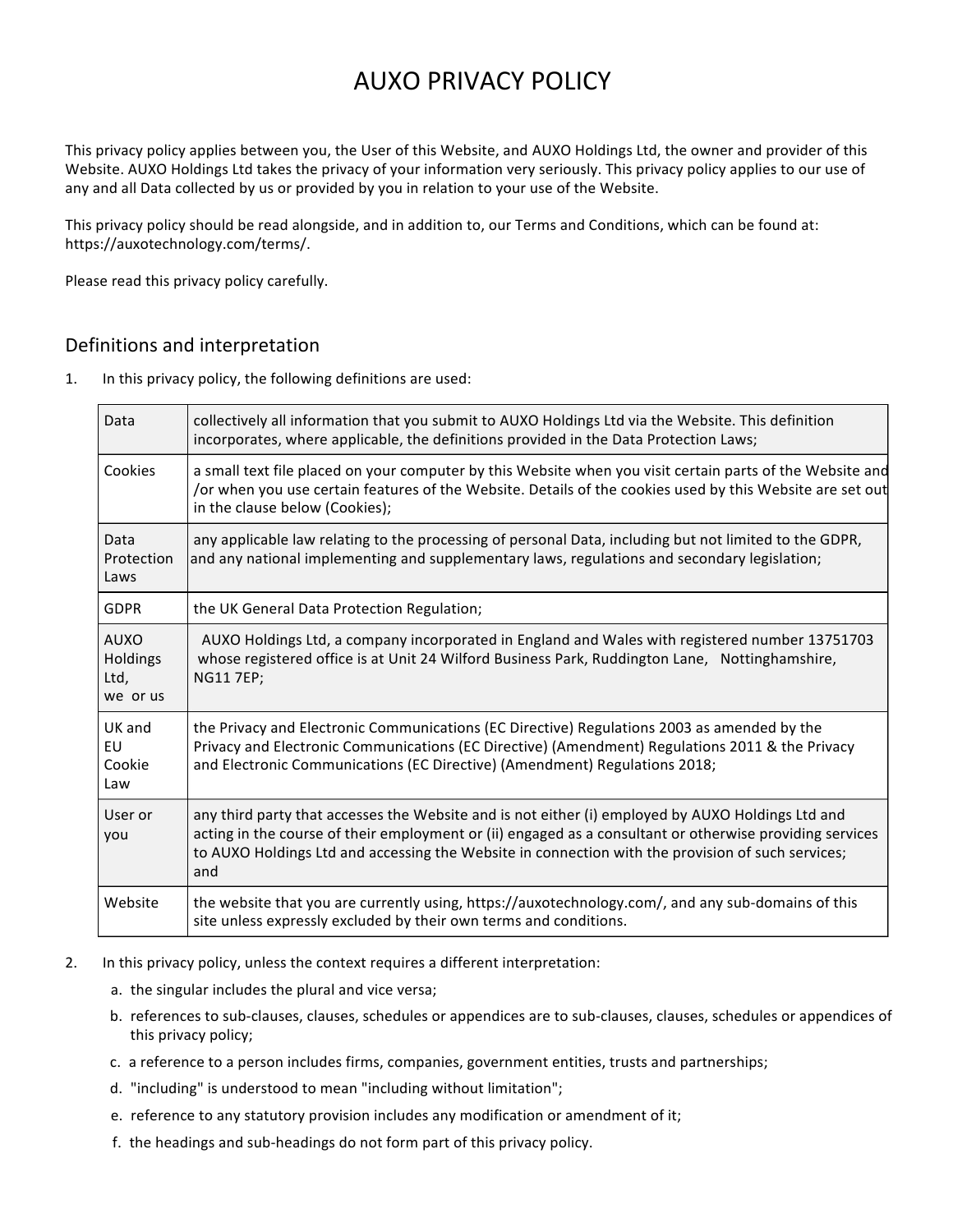# Scope of this privacy policy

- 3. This privacy policy applies only to the actions of AUXO Holdings Ltd and Users with respect to this Website. It does not extend to any websites that can be accessed from this Website including, but not limited to, any links we may provide to social media websites.
- 4. For purposes of the applicable Data Protection Laws, AUXO Holdings Ltd is the "data controller". This means that AUXO Holdings Ltd determines the purposes for which, and the manner in which, your Data is processed.

## Data collected

- 5. We may collect the following Data, which includes personal Data, from you:
	- a. name;
	- b. contact Information such as email addresses and telephone numbers;
	- c. IP address (automatically collected);
	- d. web browser type and version (automatically collected);
	- e. operating system (automatically collected);
	- f. a list of URLs starting with a referring site, your activity on this Website, and the site you exit to (automatically collected);
	- in each case, in accordance with this privacy policy.

#### How we collect Data

- 6. We collect Data in the following ways:
	- a. data is given to us by you; and
	- b. data is collected automatically.

#### Data that is given to us by you

7. AUXO Holdings Ltd will collect your Data in a number of ways, for example:

a. when you contact us through the Website, by telephone, post, e-mail or through any other means;

- b. when you elect to receive marketing communications from us;
- c. when you use our services:

in each case, in accordance with this privacy policy.

#### Data that is collected automatically

- 8. To the extent that you access the Website, we will collect your Data automatically, for example:
	- a. we automatically collect some information about your visit to the Website. This information helps us to make improvements to Website content and navigation, and includes your IP address, the date, times and frequency with which you access the Website and the way you use and interact with its content.
	- b. we will collect your Data automatically via cookies, in line with the cookie settings on your browser. For more information about cookies, and how we use them on the Website, see the section below, headed "Cookies".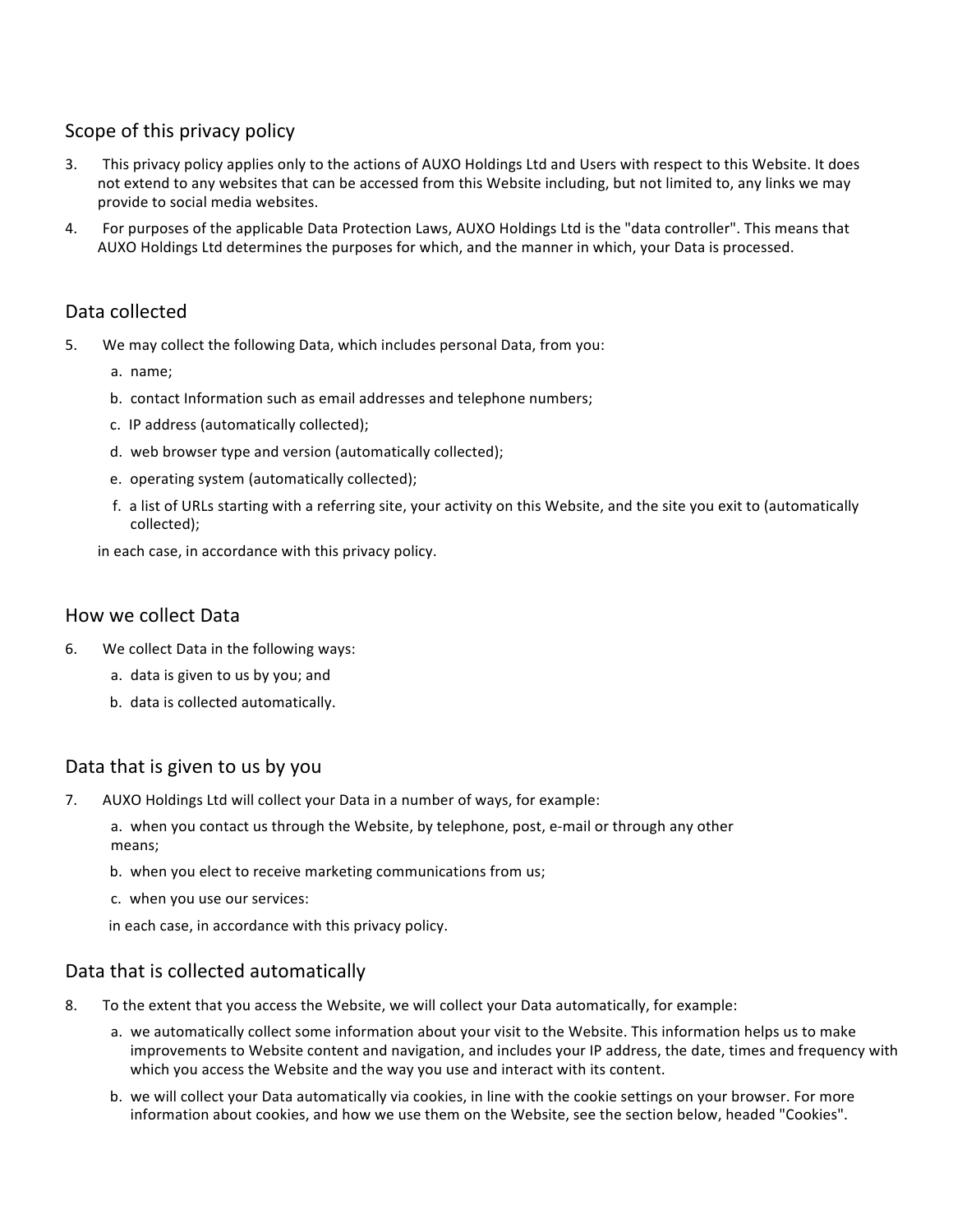# Our use of Data

- 9. Any or all of the above Data may be required by us from time to time in order to provide you with the best possible service and experience when using our Website. Specifically, Data may be used by us for the following reasons:
	- a. internal record keeping;
	- b. improvement of our products / services;
	- c. transmission by email of marketing materials that may be of interest to you;
	- d. contact for market research purposes which may be done using email, telephone, fax or mail. Such information may be used to customise or update the Website;

in each case, in accordance with this privacy policy.

- 10. We may use your Data for the above purposes if we deem it necessary to do so for our legitimate interests. If you are not satisfied with this, you have the right to object in certain circumstances (see the section headed "Your rights" below).
- 11. For the delivery of direct marketing to you via e-mail, we'll need your consent, whether via an opt-in or soft-opt-in:
	- a. soft opt-in consent is a specific type of consent which applies when you have previously engaged with us (for example, you contact us to ask us for more details about a particular product/service, and we are marketing similar products/services). Under "soft opt-in" consent, we will take your consent as given unless you opt-out.
	- b. for other types of e-marketing, we are required to obtain your explicit consent; that is, you need to take positive and affirmative action when consenting by, for example, checking a tick box that we'll provide.
	- c. if you are not satisfied with our approach to marketing, you have the right to withdraw consent at any time. To find out how to withdraw your consent, see the section headed "Your rights" below.
- 12. We may use your Data to show you AUXO Holdings Ltd adverts and other content on other websites. If you do not want us to use your data to show you AUXO Holdings Ltd adverts and other content on other websites, please turn off the relevant cookies (please refer to the section headed "Cookies" below).

#### Who we share Data with

- 13. We may share your Data with the following groups of people for the following reasons:
	- a. any of our group companies or affiliates to ensure the proper administration of your website and business;
	- b. our employees, agents and/or professional advisors to obtain advice from professional advisers;

in each case, in accordance with this privacy policy.

#### Keeping Data secure

- 14. We will use technical and organisational measures to safeguard your Data, for example:
	- a. access to your account is controlled by a password and a user name that is unique to you.
	- b. we store your Data on secure servers.
- 15. Technical and organisational measures include measures to deal with any suspected data breach. If you suspect any misuse or loss or unauthorised access to your Data, please let us know immediately by contacting us via this e-mail address: privacy@auxotechnology.com.
- 16. If you want detailed information from Get Safe Online on how to protect your information and your computers and devices against fraud, identity theft, viruses and many other online problems, please visit www.getsafeonline.org. Get Safe Online is supported by HM Government and leading businesses.

## Data retention

17. Unless a longer retention period is required or permitted by law, we will only hold your Data on our systems for the period necessary to fulfil the purposes outlined in this privacy policy or until you request that the Data be deleted.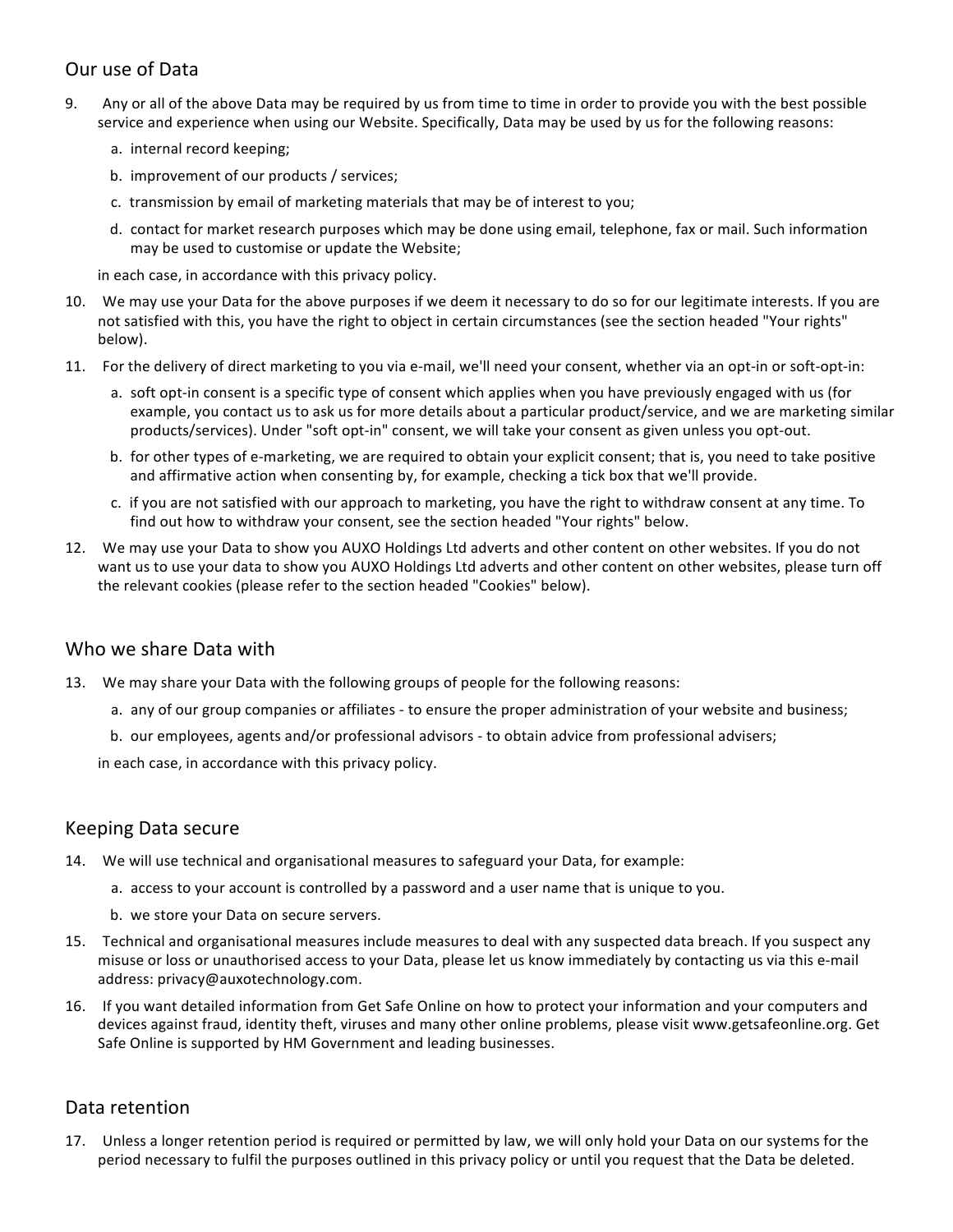18. Even if we delete your Data, it may persist on backup or archival media for legal, tax or regulatory purposes.

# Your rights

- 19. You have the following rights in relation to your Data:
	- a. Right to access the right to request (i) copies of the information we hold about you at any time, or (ii) that we modify, update or delete such information. If we provide you with access to the information we hold about you, we will not charge you for this, unless your request is "manifestly unfounded or excessive." Where we are legally permitted to do so, we may refuse your request. If we refuse your request, we will tell you the reasons why.
	- b. Right to correct the right to have your Data rectified if it is inaccurate or incomplete.
	- c. Right to erase the right to request that we delete or remove your Data from our systems.
	- d. Right to restrict our use of your Data the right to "block" us from using your Data or limit the way in which we can use it.
	- e. Right to data portability the right to request that we move, copy or transfer your Data.
	- f. Right to object the right to object to our use of your Data including where we use it for our legitimate interests.
- 20. To make enquiries, exercise any of your rights set out above, or withdraw your consent to the processing of your Data (where consent is our legal basis for processing your Data), please contact us via this e-mail address: privacy@auxotechnology.com.
- 21. If you are not satisfied with the way a complaint you make in relation to your Data is handled by us, you may be able to refer your complaint to the relevant data protection authority. For the UK, this is the Information Commissioner's Office (ICO). The ICO's contact details can be found on their website at https://ico.org.uk/.
- 22. It is important that the Data we hold about you is accurate and current. Please keep us informed if your Data changes during the period for which we hold it.

## Transfers outside the United Kingdom and European Economic Area

- 23. Data which we collect from you may be stored and processed in and transferred to countries outside of the UK and European Economic Area (EEA). For example, this could occur if our servers are located in a country outside the UK or EEA or one of our service providers is situated in a country outside the UK or EEA. We also share information with our group companies, some of which are located outside the UK or EEA.
- 24. We will only transfer Data outside the UK or EEA where it is compliant with data protection legislation and the means of transfer provides adequate safeguards in relation to your data, eg by way of data transfer agreement, incorporating the current standard contractual clauses adopted by the European Commission.
- 25. To ensure that your Data receives an adequate level of protection, we have put in place appropriate safeguards and procedures with the third parties we share your Data with. This ensures your Data is treated by those third parties in a way that is consistent with the Data Protection Laws.

#### Links to other websites

26. This Website may, from time to time, provide links to other websites. We have no control over such websites and are not responsible for the content of these websites. This privacy policy does not extend to your use of such websites. You are advised to read the privacy policy or statement of other websites prior to using them.

## Changes of business ownership and control

27. AUXO Holdings Ltd may, from time to time, expand or reduce our business and this may involve the sale and/or the transfer of control of all or part of AUXO Holdings Ltd. Data provided by Users will, where it is relevant to any part of our business so transferred, be transferred along with that part and the new owner or newly controlling party will, under

the terms of this privacy policy, be permitted to use the Data for the purposes for which it was originally supplied to us.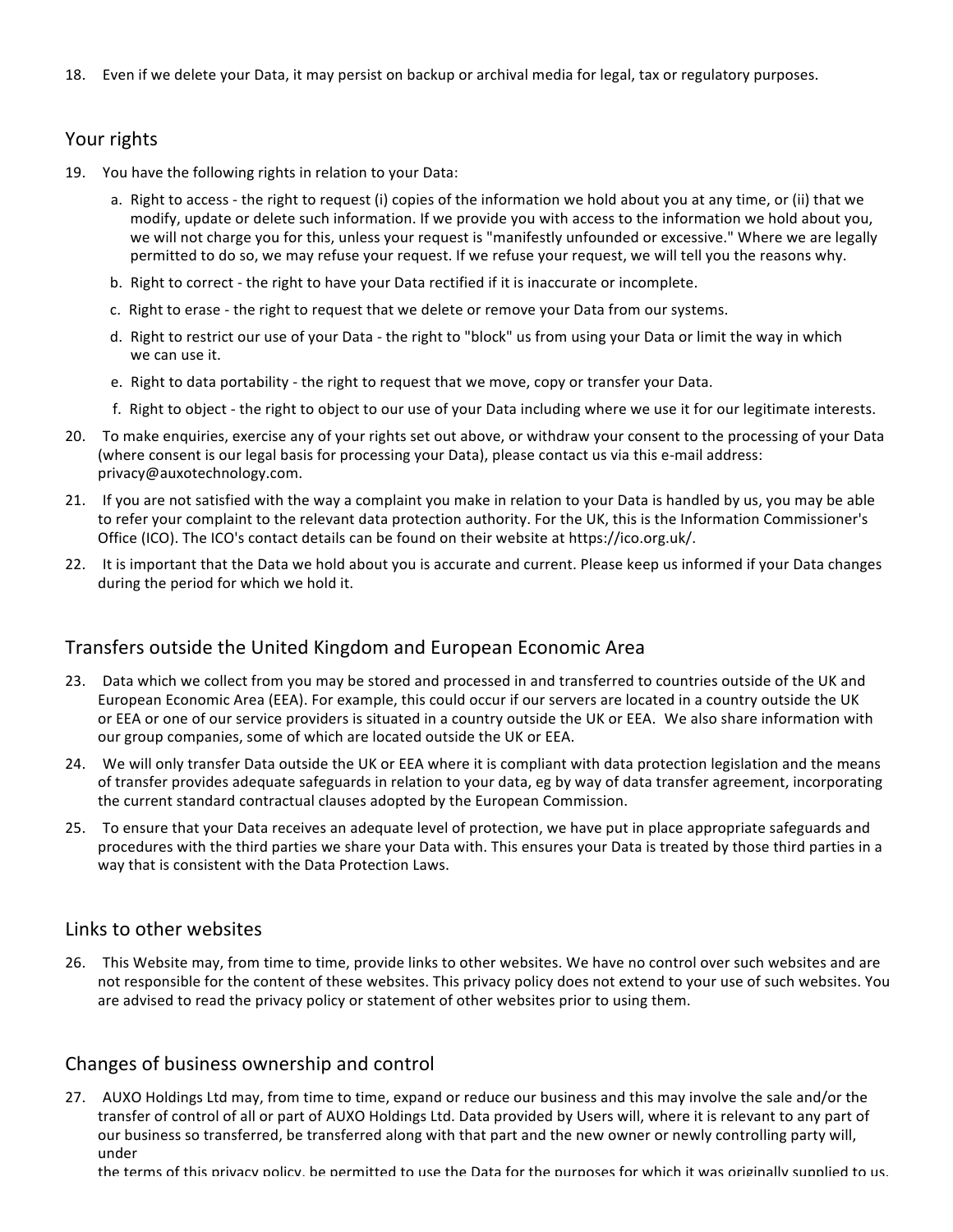- 28. We may also disclose Data to a prospective purchaser of our business or any part of it.
- 29. In the above instances, we will take steps with the aim of ensuring your privacy is protected.

#### Cookies

- 30. This Website may place and access certain Cookies on your computer. AUXO Holdings Ltd uses Cookies to improve your experience of using the Website and to improve our range of products and services. AUXO Holdings Ltd has carefully chosen these Cookies and has taken steps to ensure that your privacy is protected and respected at all times.
- 31. All Cookies used by this Website are used in accordance with current UK and EU Cookie Law.
- 32. Before the Website places Cookies on your computer, you will be presented with a message bar requesting your consent to set those Cookies. By giving your consent to the placing of Cookies, you are enabling AUXO Holdings Ltd to provide a better experience and service to you. You may, if you wish, deny consent to the placing of Cookies; however certain features of the Website may not function fully or as intended.
- 33. This Website may place the following Cookies:

| Type of Cookie                 | Purpose                                                                                                                                                                                                                                                                                                                  |
|--------------------------------|--------------------------------------------------------------------------------------------------------------------------------------------------------------------------------------------------------------------------------------------------------------------------------------------------------------------------|
| Strictly necessary cookies     | These are cookies that are required for the operation of<br>our website. They include, for example, cookies that<br>enable you to log into secure areas of our website, use a<br>shopping cart or make use of e-billing services.                                                                                        |
| Analytical/performance cookies | They allow us to recognise and count the number of<br>visitors and to see how visitors move around our website<br>when they are using it. This helps us to improve the way<br>our website works, for example, by ensuring that users<br>are finding what they are looking for easily.                                    |
| Functionality cookies          | These are used to recognise you when you return to our<br>website. This enables us to personalise our content for<br>you, greet you by name and remember your preferences<br>(for example, your choice of language or region). By<br>using the Website, you agree to our placement of<br>functionality cookie.           |
| Targeting cookies              | These cookies record your visit to our website, the pages<br>you have visited and the links you have followed. We<br>will use this information to make our website and the<br>advertising displayed on it more relevant to your<br>interests. We may also share this information with third<br>parties for this purpose. |

- 34. You can find a list of Cookies that we use in the Cookies Schedule.
- 35. You can choose to enable or disable Cookies in your internet browser. By default, most internet browsers accept Cookies but this can be changed. For further details, please see the help menu in your internet browser. You can switch off Cookies at any time, however, you may lose any information that enables you to access the Website more quickly and efficiently.
- 36. You can choose to delete Cookies at any time; however, you may lose any information that enables you to access the Website more quickly and efficiently including, but not limited to, personalisation settings.

37. It is recommended that you ensure that your internet browser is up-to-date and that you consult the help and guidance provided by the developer of your internet browser if you are unsure about adjusting your privacy settings.

38. For more information generally on cookies, including how to disable them, please refer to aboutcookies.org. You will also find details on how to delete cookies from your computer.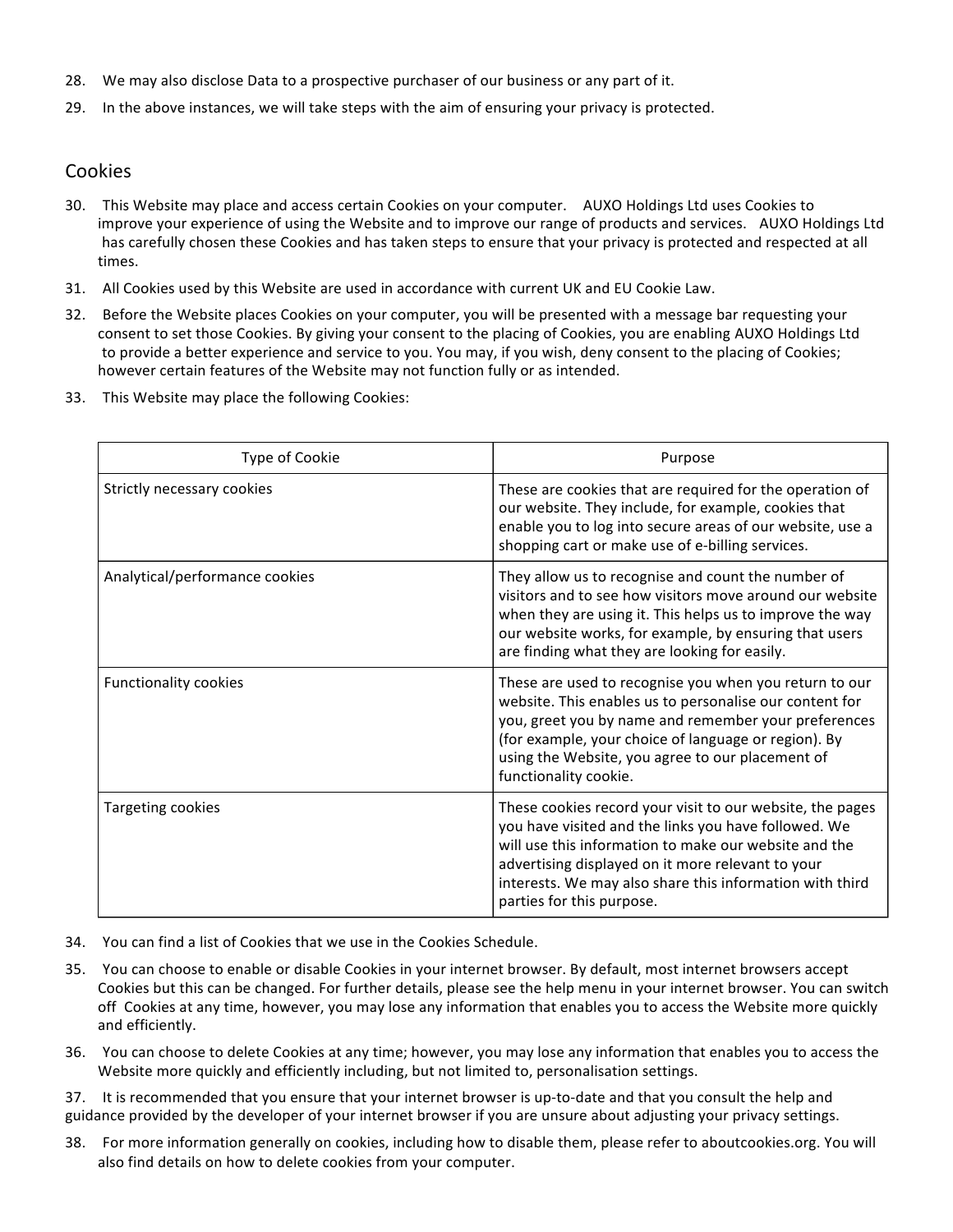## General

- 39. You may not transfer any of your rights under this privacy policy to any other person. We may transfer our rights under this privacy policy where we reasonably believe your rights will not be affected.
- 40. If any court or competent authority finds that any provision of this privacy policy (or part of any provision) is invalid, illegal or unenforceable, that provision or part-provision will, to the extent required, be deemed to be deleted, and the validity and enforceability of the other provisions of this privacy policy will not be affected.
- 41. Unless otherwise agreed, no delay, act or omission by a party in exercising any right or remedy will be deemed a waiver of that, or any other, right or remedy.
- 42. This Agreement will be governed by and interpreted according to the law of England and Wales. All disputes arising under the Agreement will be subject to the exclusive jurisdiction of the English and Welsh courts.

## Changes to this privacy policy

43. AUXO Holdings Ltd reserves the right to change this privacy policy as we may deem necessary from time to time or as may be required by law. Any changes will be immediately posted on the Website and you are deemed to have accepted the terms of the privacy policy on your first use of the Website following the alterations.

You may contact AUXO Holdings Ltd by email at privacy@auxotechnology.com.

This privacy policy was created on 15 June 2022.